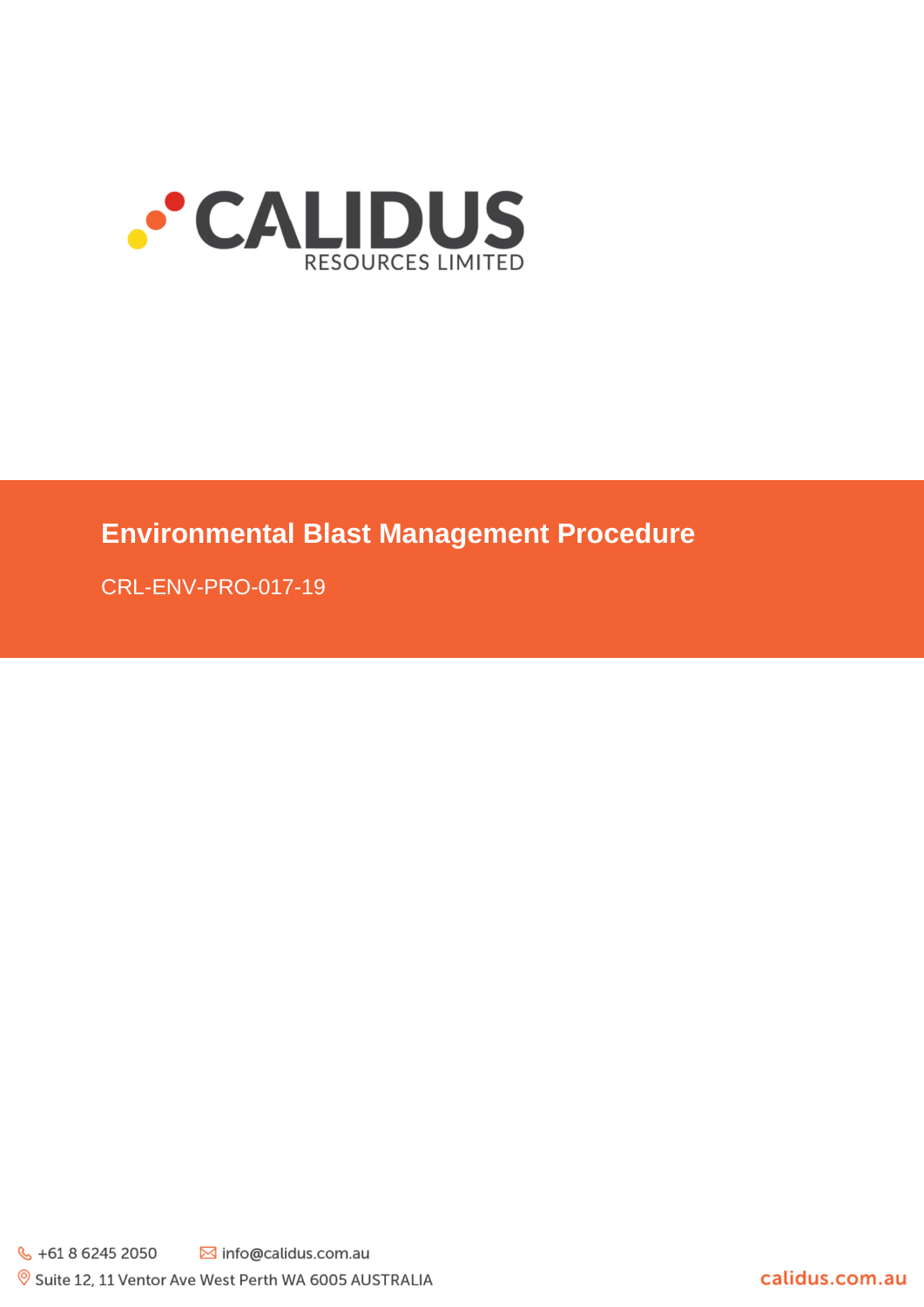

Environmental Blast Management Procedure CRL-ENV-PRO-017-19 2 October 2019

| <b>Revision</b><br><b>Rev</b><br><b>Details</b><br><b>Internal Review</b> |                     | <b>Prepared</b>           | <b>Reviewed</b>          | <b>Authorised</b>         | Date                    |  |
|---------------------------------------------------------------------------|---------------------|---------------------------|--------------------------|---------------------------|-------------------------|--|
|                                                                           |                     | Paul Brennan -<br>Calidus | Kate George -<br>Rapallo | Paul Brennan -<br>Calidus | 2 August<br>2019        |  |
| 2                                                                         | Rev 0<br>P. Brennan |                           | K. George                | P. Brennan                | 18<br>September<br>2019 |  |

Calidus Resources Limited ACN 006 640 553 PO Box 1240 West Perth WA 6872 Australia 6005 +61 8 6245 2050 [info@calidus.com.au](mailto:info@calidus.com.au) <https://www.calidus.com.au/>

This document has been prepared based on assumptions as reported throughout and upon information and data supplied by others.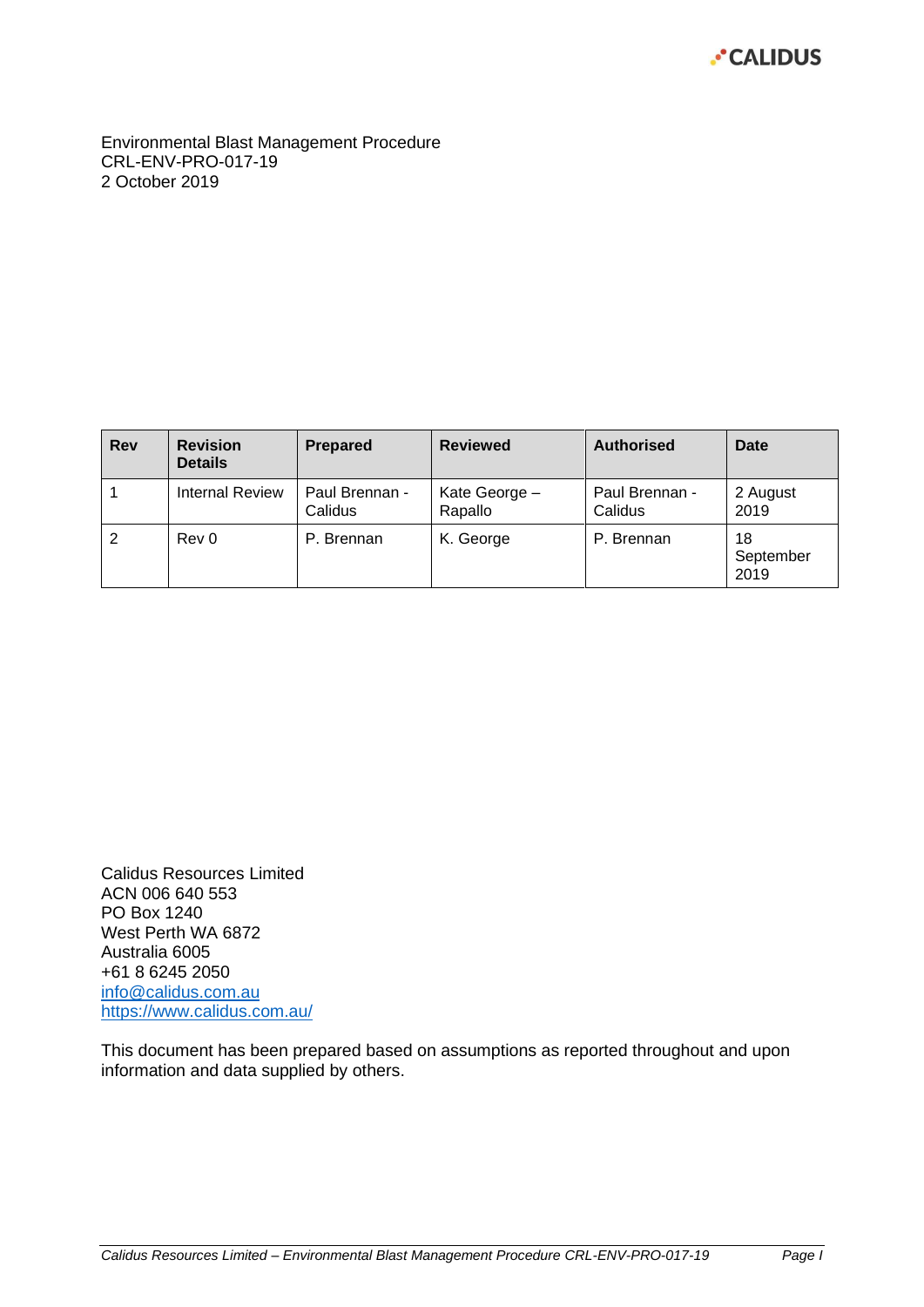

# **Table of Contents**

| 1                       |     |  |  |  |  |
|-------------------------|-----|--|--|--|--|
|                         | 1.1 |  |  |  |  |
|                         | 1.2 |  |  |  |  |
|                         | 1.3 |  |  |  |  |
|                         | 1.4 |  |  |  |  |
| $\overline{2}$          |     |  |  |  |  |
|                         | 2.1 |  |  |  |  |
|                         | 2.2 |  |  |  |  |
|                         | 2.3 |  |  |  |  |
|                         | 2.4 |  |  |  |  |
|                         | 2.5 |  |  |  |  |
|                         | 2.6 |  |  |  |  |
| $\overline{3}$          |     |  |  |  |  |
|                         | 3.1 |  |  |  |  |
|                         | 3.2 |  |  |  |  |
|                         | 3.3 |  |  |  |  |
| $\overline{\mathbf{4}}$ |     |  |  |  |  |
|                         | 4.1 |  |  |  |  |
|                         | 4.2 |  |  |  |  |
|                         | 4.3 |  |  |  |  |
|                         | 4.4 |  |  |  |  |
| 5                       |     |  |  |  |  |
|                         | 5.1 |  |  |  |  |
| 6                       |     |  |  |  |  |
| 7                       |     |  |  |  |  |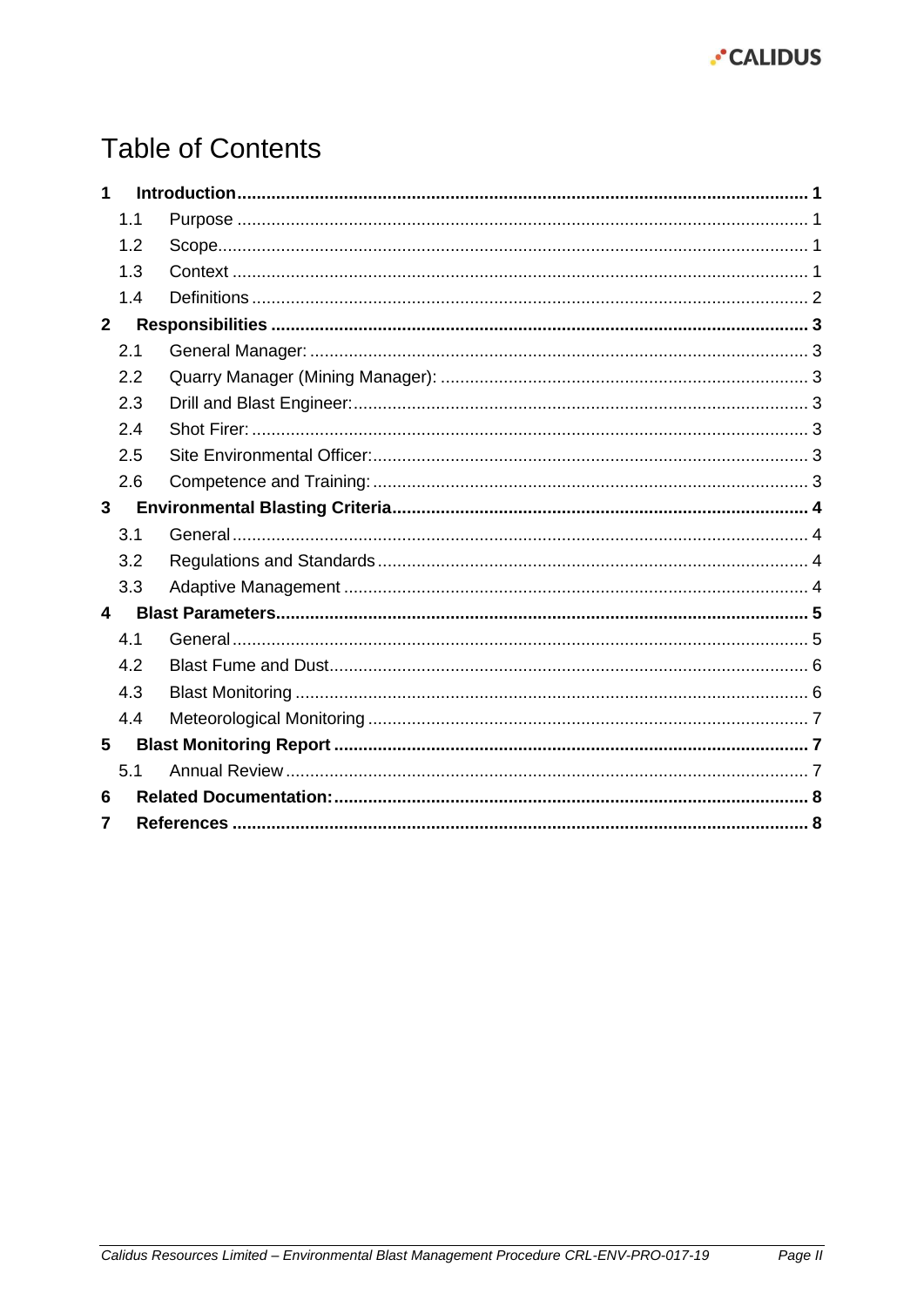# <span id="page-3-0"></span>**1 Introduction**

This blast management procedure has been prepared to manage blasting during the operation of the Warrawoona Gold Project (WGP), and specifically relates to ensure activities from blasting does not affect threatened species within the Klondyke Queen historic workings which is located adjacent to the planned Klondyke Open Pit and Underground.

## <span id="page-3-1"></span>**1.1 Purpose**

The purpose of this procedure is to provide guidance to all personnel associated with blasting operations on site. It is intended to be used as part of an overall framework to plan works and mitigate the environmental risks with blasting.

## <span id="page-3-2"></span>**1.2 Scope**

This procedure address blast vibration, air blast overpressure and fly rock to determine a safe set of Open Pit blast parameters that will allow blasting within 185m of the Klondyke Queen historic workings.

The Klondyke Open Pit is currently proposed to be located adjacent to the Klondyke Queen, historical gold workings that have a colony of Pilbara Leaf nosed Bat (PLNB) and Ghost Bat (GB), which are both considered by state and federal governments as a threatened species.

The scope does not include a set of underground blast parameters as the underground mine design is still conceptual in nature and subject to additional resource drilling in order to finalise the design. The underground blast design will be modelled to determine the minimum offset (buffer) from the Klondyke Queen workings in order to active a  $\lt$ 10mms<sup>-1</sup> vibration limit as explained below. This will also require confirmation of the depth of the Klondyke Queen workings which currently rely on historic records and may not be accurate.

### <span id="page-3-3"></span>**1.3 Context**

A 200m buffer has been provided for in the open pit mine design between the western edge of the proposed open pit and the Klondyke Queen workings, based on recommendations from Drew Martin (2018), a recognised expert in Drill and Blast.

The paper "Scientific Evaluation of Fauna Sensitivity to Blasting" authored by Martin (2012) documents a seismic blasting trial completed by Rio Tinto at a Pilbara Iron ore mine that monitored the blast vibration generated at a PLNB colony for a total of 6 explosives charges and correlated the data to bat monitoring data. In summary the blast events recorded between 0.58 mms<sup>-1</sup> and 12.2 mms<sup>-1</sup> at the monitoring located closest to the PLNB colony. No disturbance to the PLNB colony was concluded on assessment of the bat monitoring data.

The Rio Tinto mine site conducted the study to validate that using a blast vibration limit of 10 mms-1 at the PLNB colony would cause no disturbance to the bats and this threshold has been adopted as the basis for the recommendations in this procedure.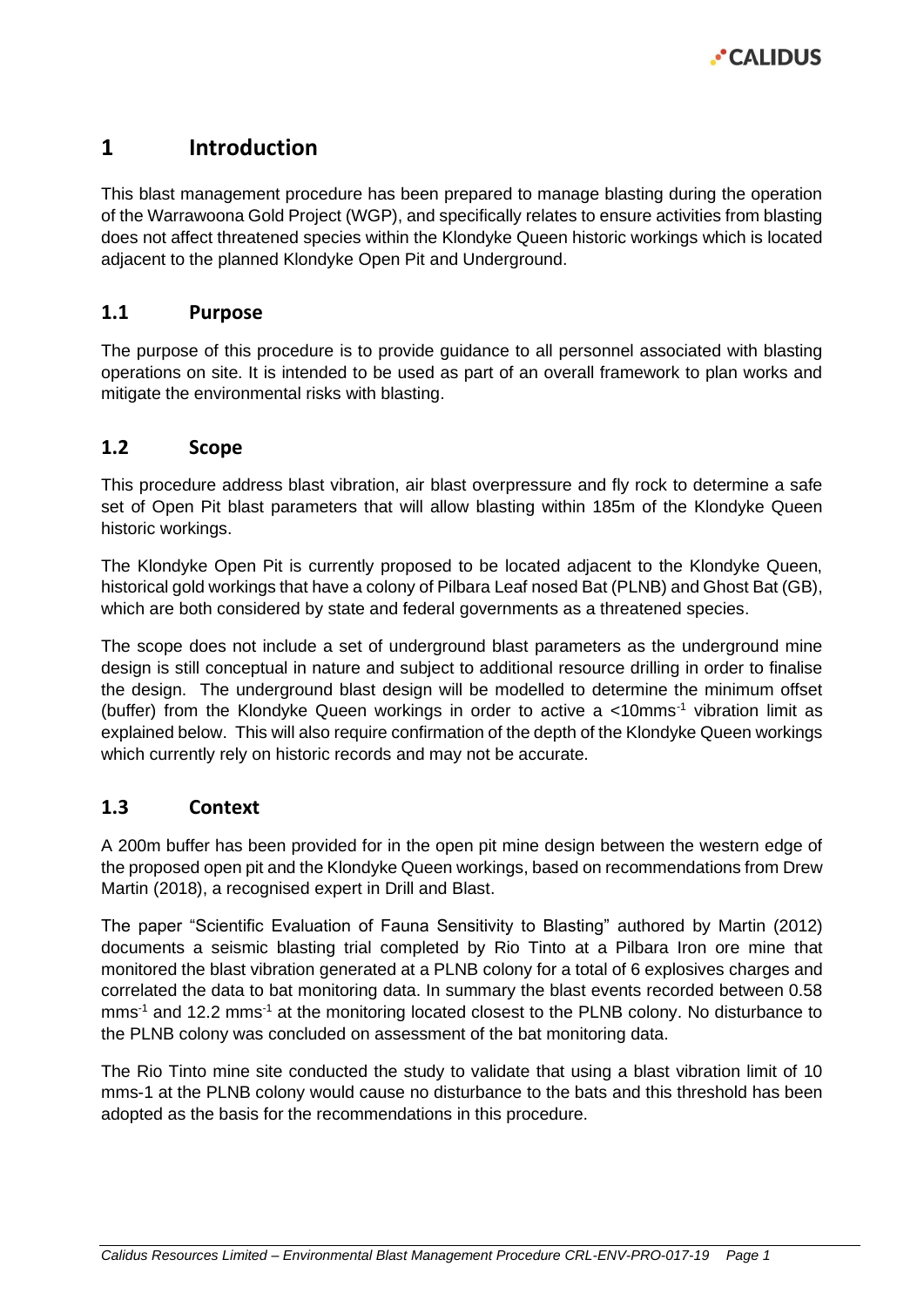

Independent Geotechnical Consultants (O'Bryan, 2019) were engaged to review the recommendations who endorsed the finding that a peak velocity of 10 mms-1 is unlikely to compromise the integrity or stability of the Klondyke Queen historical workings.

# <span id="page-4-0"></span>**1.4 Definitions**

| <b>Term</b>                     | <b>Definition</b>                                                                                                                                                                                                                 |  |  |
|---------------------------------|-----------------------------------------------------------------------------------------------------------------------------------------------------------------------------------------------------------------------------------|--|--|
| Air blast                       | The airborne shock wave or acoustic transient generated by an explosion                                                                                                                                                           |  |  |
| <b>Blast</b>                    | The action of breaking and displacing rock by means of explosives                                                                                                                                                                 |  |  |
| <b>Blast Area</b>               | The area of a blast within the influence of flying rock missiles, gases, and<br>concussion                                                                                                                                        |  |  |
| <b>Blast Monitor</b>            | An instrument that measures seismic waves along three mutually perpendicular<br>axes (x, y, z) to determine Peak Particle Velocity                                                                                                |  |  |
| Decibel (dB)                    | A unit of sound measurement which quantifies pressure fluctuations associated<br>with noise and overpressure                                                                                                                      |  |  |
| dB (Lin Peak)                   | Decibel associated with the maximum excess pressure in the overpressure<br>wave. Lin represents linear - indicating that no weighted or adjustment is made<br>to the measurement                                                  |  |  |
| Fly Rock                        | Rocks or any other debris propelled from the blast area by the force of an<br>explosion                                                                                                                                           |  |  |
| <b>Fumes</b>                    | The gaseous products of an explosion. For the purpose of fume classification,<br>only poisonous or toxic gases, such as carbon monoxide, hydrogen sulphide,<br>and nitrogen oxides are considered                                 |  |  |
| Ground vibration                | Motion of ground caused by the passage of seismic waves originating from a<br>blast. The rate of the ground vibration movement is referred to as Peak Particle<br>Velocity (PPV) and is measured in millimetres per second (mm/s) |  |  |
| Maximum Instantaneous<br>Charge | The maximum permissible charge weight allowed to ensure the radial<br>propagation of vibration does not exceed assessment criteria at a receiver<br>distant from the blast site                                                   |  |  |
| Mis-fire                        | A blast that fails to detonate completely after an attempt at initiation, also the<br>explosive material itself that failed to detonate as planned                                                                                |  |  |
| Overpressure                    | A pressure wave in the atmosphere which is caused by the detonation of<br>explosives. Overpressure consists of both an audible (noise) and inaudible<br>energy. The energy of the overpressure is measured in decibels (Lin Peak) |  |  |
| Sound Level Meter               | An instrument that measures sound pressure levels in decibels                                                                                                                                                                     |  |  |
| Stemming                        | Inert material used to maximise the effect of an explosion by filling the<br>remainder of hole after they have been charged with explosives                                                                                       |  |  |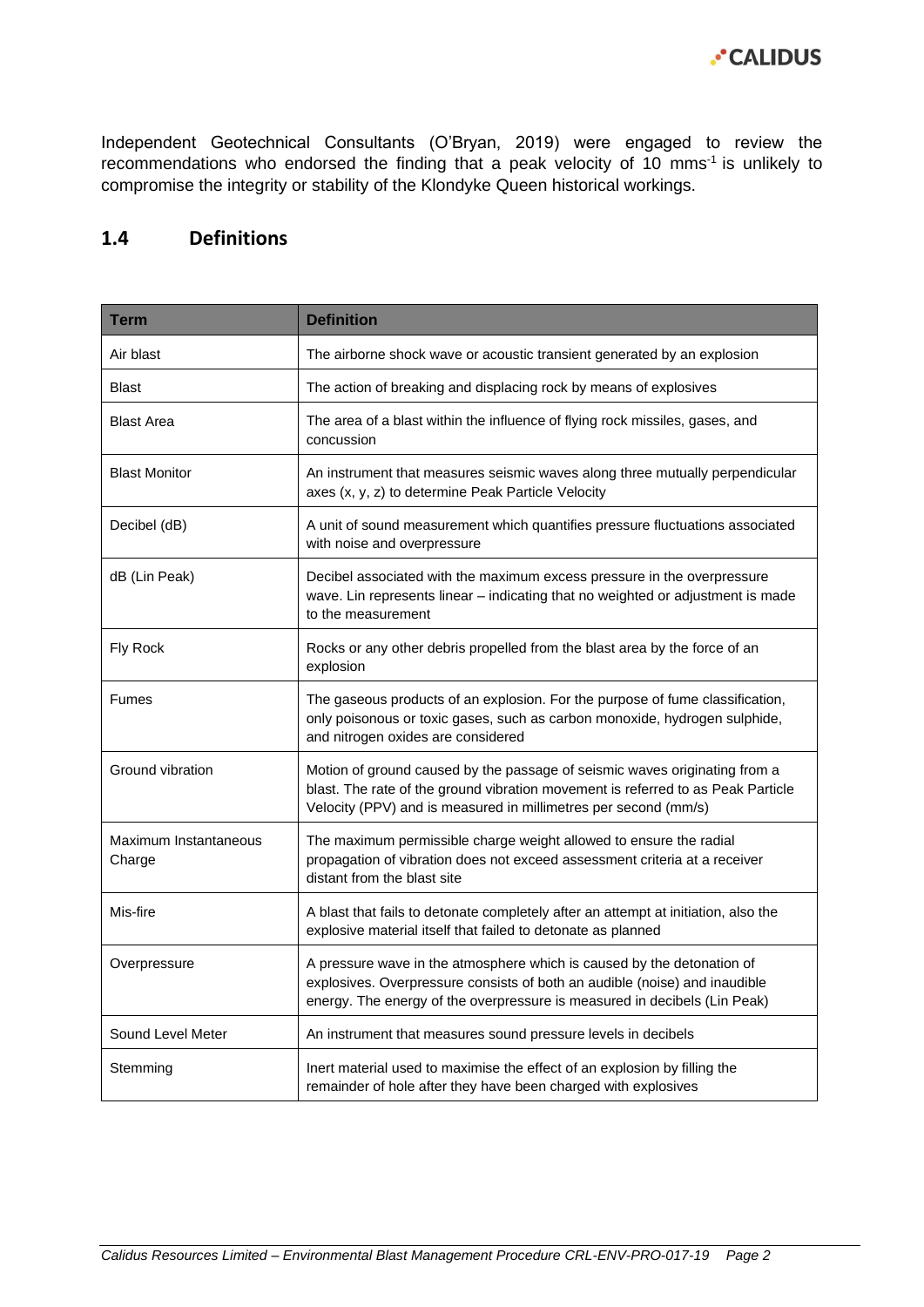

# <span id="page-5-0"></span>**2 Responsibilities**

#### <span id="page-5-1"></span>**2.1 General Manager:**

(a) Must ensure adequate resources are available to enable implementation of the Plan.

#### <span id="page-5-2"></span>**2.2 Quarry Manager (Mining Manager):**

(a) Accountable for the overall environmental performance of the Project, including the outcomes of this Plan.

#### <span id="page-5-3"></span>**2.3 Drill and Blast Engineer:**

- (a) Design all blasts to ensure compliance with statutory and site specific conditions;
- (b) Conduct and review monitoring data following each blast to ensure compliance; and (c) Where non-compliance recorded, advise Environmental Supervisor and Mining
- Manager.

#### <span id="page-5-4"></span>**2.4 Shot Firer:**

(a) Conduct all blasts in accordance with statutory and site safety work procedures

#### <span id="page-5-5"></span>**2.5 Site Environmental Officer:**

- (a) Ensure the implementation of this Plan, including reporting of non-compliances with the criteria identified in statutory and/or site specific conditions; and
- (b) Ensure employees are competent through training and awareness programs.

#### <span id="page-5-6"></span>**2.6 Competence and Training:**

- (a) All personnel shall undergo blast management awareness training. Blast Management shall be a component of the competency based site induction program.
- (b) The Site Environmental Officer shall be responsible for ensuring the appropriate Blast Management training is included in the induction.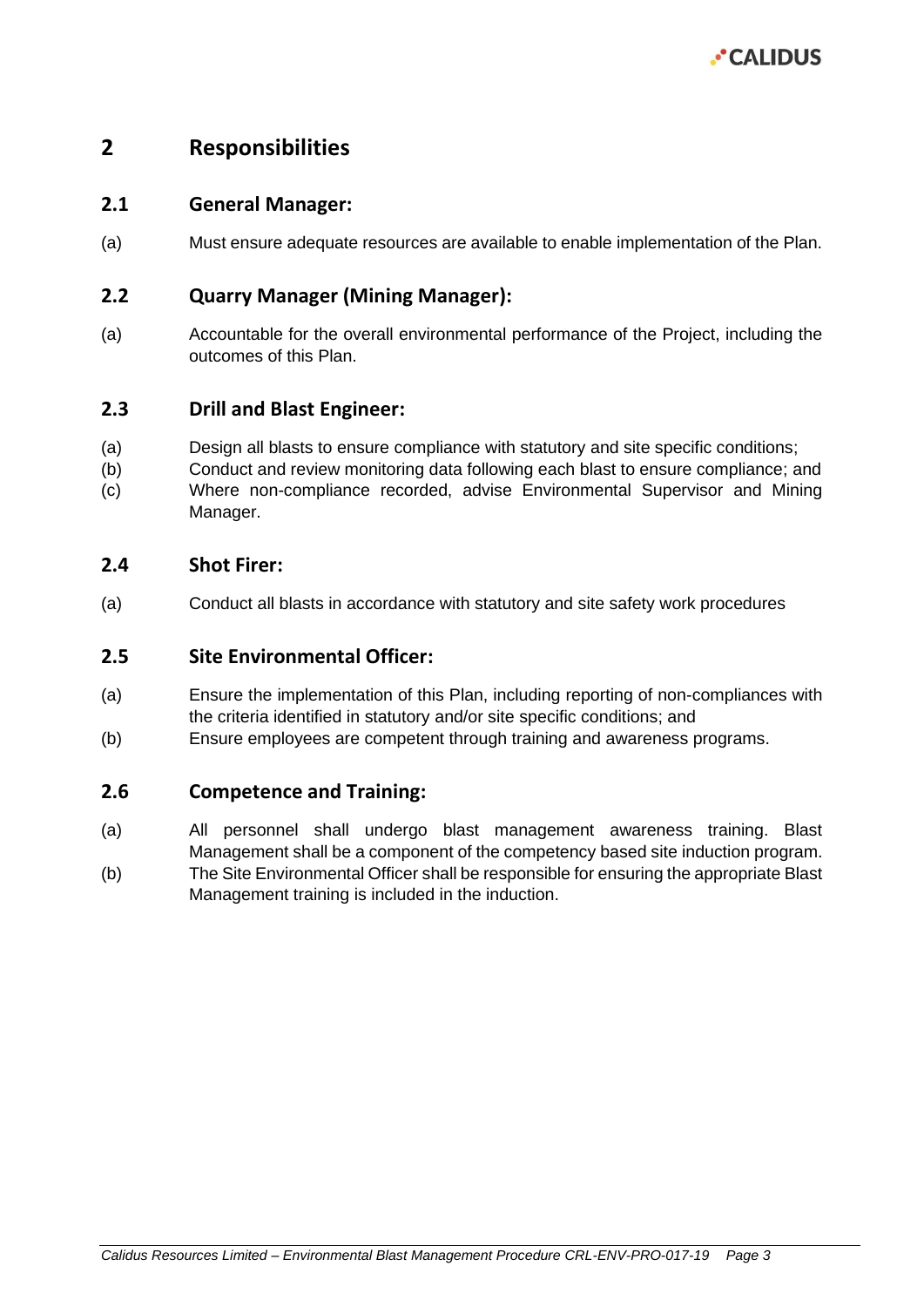

# <span id="page-6-0"></span>**3 Environmental Blasting Criteria**

#### <span id="page-6-1"></span>**3.1 General**

- (a) Key Open Pit blasting environmental concerns are focused around air blast overpressure, blast vibration, fly rock, dust from blasting and post detonation fumes (CO and NOx) gases. Using the proposed distances and mining bench heights, blast parameters are assessed against conservative limits for all blasting environmental effects. The limits used, with no other limits available with reference to native fauna and specifically PLNB and GB are as follows:
	- (i). Air blast Overpressure < 125 dBL within 20 m of any PLNB/GB roosting habitat entry point(s);
	- (ii). Blast Vibration < 10 mms-1 within 20 m of any PLNB/GB roosting habitat entry point(s);
	- (iii). Fly rock No fly rock to be project within 50m of the PLNB/GB roosting habitat entry point(s); and Dust and Fume – No fume (NOx) orange gas or dust to drift within 200 m of the PLNB/GB roosting habitat entry point(s).
- (b) The limits imposed are the same as human comfort limits. The limits are set low as any disturbance that could make the PLNB and GB take flight during roosting hours, has the potential to consume excess energy disabling the nocturnal mammal from foraging for food away from the roost during the hours of darkness.

#### <span id="page-6-2"></span>**3.2 Regulations and Standards**

- (a) To evaluate the proposed blasting activities on the sensitive sites, the relevant Australian Standards and legislation were used:
	- (i). Australian Standards 2187.2 2006 Explosives Storage and use Part 2: Use of explosives (Appendix J, Table J (4.5)A); and
	- (ii). Environmental Protection (Noise) Regulations 1997 (Part 2 Section 11).
- (b) No Standards or Regulations have environmental blasting limits for native fauna.

#### <span id="page-6-3"></span>**3.3 Adaptive Management**

- (a) Calidus will assess and manage blast related risks to ensure compliance with the Environmental Blasting Criteria.
- (b) Where a non-compliance has occurred, Calidus will:
	- (i). take all reasonable and feasible measures to ensure the exceedance ceases and does not reoccur;
	- (ii). consider all reasonable and feasible options for remediation (where relevant) and prepare a report to the describing those options and any preferred remediation measures of other course of action; and
	- (iii). implement remediation measures as directed by the appropriate Regulatory Authority.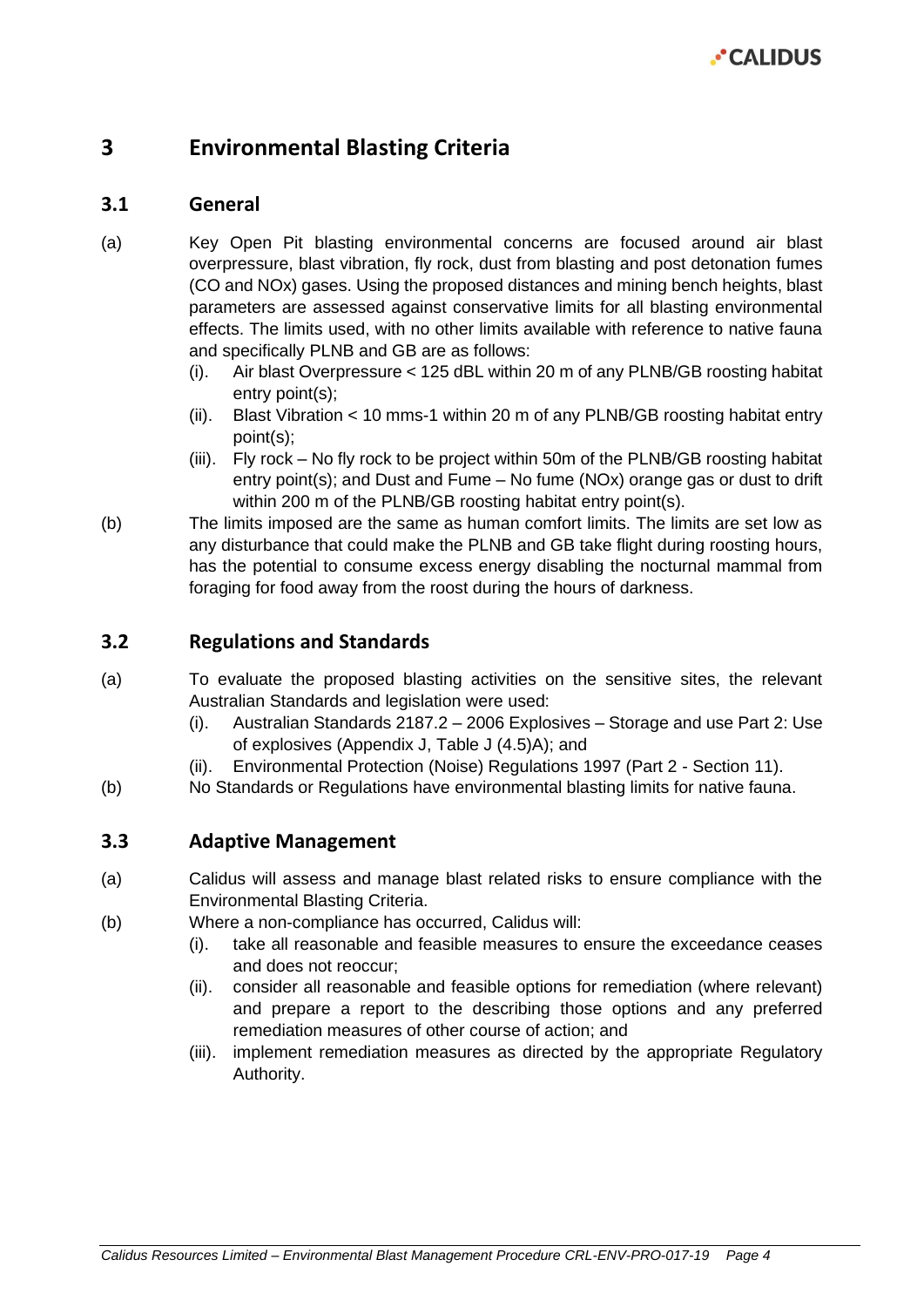# <span id="page-7-0"></span>**4 Blast Parameters**

#### <span id="page-7-1"></span>**4.1 General**

- (a) All blast designs must be designed to comply with this 10 mms-1 limit unless further field work is to be conducted to establish site blast vibration constants. An increase to 20 mms-1 could be possible using an approved scientific program in consultant with Biologists and Geotechnical Engineers.
- (b) A seed drill and blast programme will be completed prior to full scale production blasting to evaluate actual site blast vibration attenuation constants. The first blast will use a conservative Maximum Instantaneous Charge (MIC) weight in order to verify prevailing ground conditions. The results of monitoring data from this first blast will be used to determine future blast design. In addition to the normal overpressure and ground vibration data, monitoring of the first blast will also include the incidence of fume generation, fly-rock and rock breakage pattern. This data will then be used to refine drill depth and pattern, stemming details, charge decking requirements and MIC.
- (c) The proposed blast parameters are as follows:

|                                           | <b>Standard</b><br><b>Blast</b><br><b>Parameters</b> | Alternate #1 | Alternate #2<br>Ore Mine to<br>Mill | Alternate #3     | Alternate #4     |
|-------------------------------------------|------------------------------------------------------|--------------|-------------------------------------|------------------|------------------|
| Bench Height (m):                         | 5                                                    | 5            | 5                                   | 7.5              | 10               |
| Blast Hole Diameter (mm):                 | 102                                                  | 115          | 115                                 | 127              | 165              |
| Burden (m)                                | 2.8                                                  | 3.0          | 2.5                                 | 3.5              | 4.4              |
| Spacing (m)                               | 3.2                                                  | 3.4          | 2.9                                 | 4.0              | 5.0              |
| Stemming Length (m):                      | 2.0                                                  | 2.3          | 2.0                                 | 2.3              | 3.3              |
| Subdrill (m):                             | 0.7                                                  | 0.7          | 0.5                                 | 0.8              | 1.0              |
| Explosives Type:                          | Emulsion                                             | Emulsion     | Emulsion                            | Emulsion \ HANFO | Emulsion \ HANFO |
| Explosives Density (gcm-3):               | 1.1                                                  | 1.1          | 1.1                                 | 1.1              | 1.1              |
| Explosives Charge per Blast<br>Hole (kg): | 33.3                                                 | 38.8         | 40.0                                | 83.6             | 181.1            |
| Powder Factor (kgm <sup>-3</sup> )        | 0.70                                                 | 0.76         | 1.10                                | 0.80             | 0.82             |
| No explosive decks                        | 1                                                    | 1            | 1                                   | 1                | 1                |
| Inert deck length                         | <b>NA</b>                                            | <b>NA</b>    | <b>NA</b>                           | <b>NA</b>        | <b>NA</b>        |
| Initiation System:                        | Non-electric                                         | Non-electric | Non-electric                        | Non-electric     | Non-electric     |
| Maximum Instantaneous<br>Charge (kg):     | 126.0                                                | 155.2        | 160.0                               | 323.2            | 724.4            |
| No of blast holes per delay               | 4                                                    | 4            | 4                                   | 4                | 4                |

#### <span id="page-7-2"></span>**Table 1 - Recommended Blast Parameters**

(d) Using standard initiation sequencing, non-electric, based on the results displayed above, blasting would not be able to occur within 200 m of the Klondyke Queen (Standard Blast Parameters). With modifications to initiation designs, blasting could occur at the closest separation distance of 185 m and be compliant with the 10 mms<sup>-1</sup>. These are shown as Alternate#1 and Alternate#2.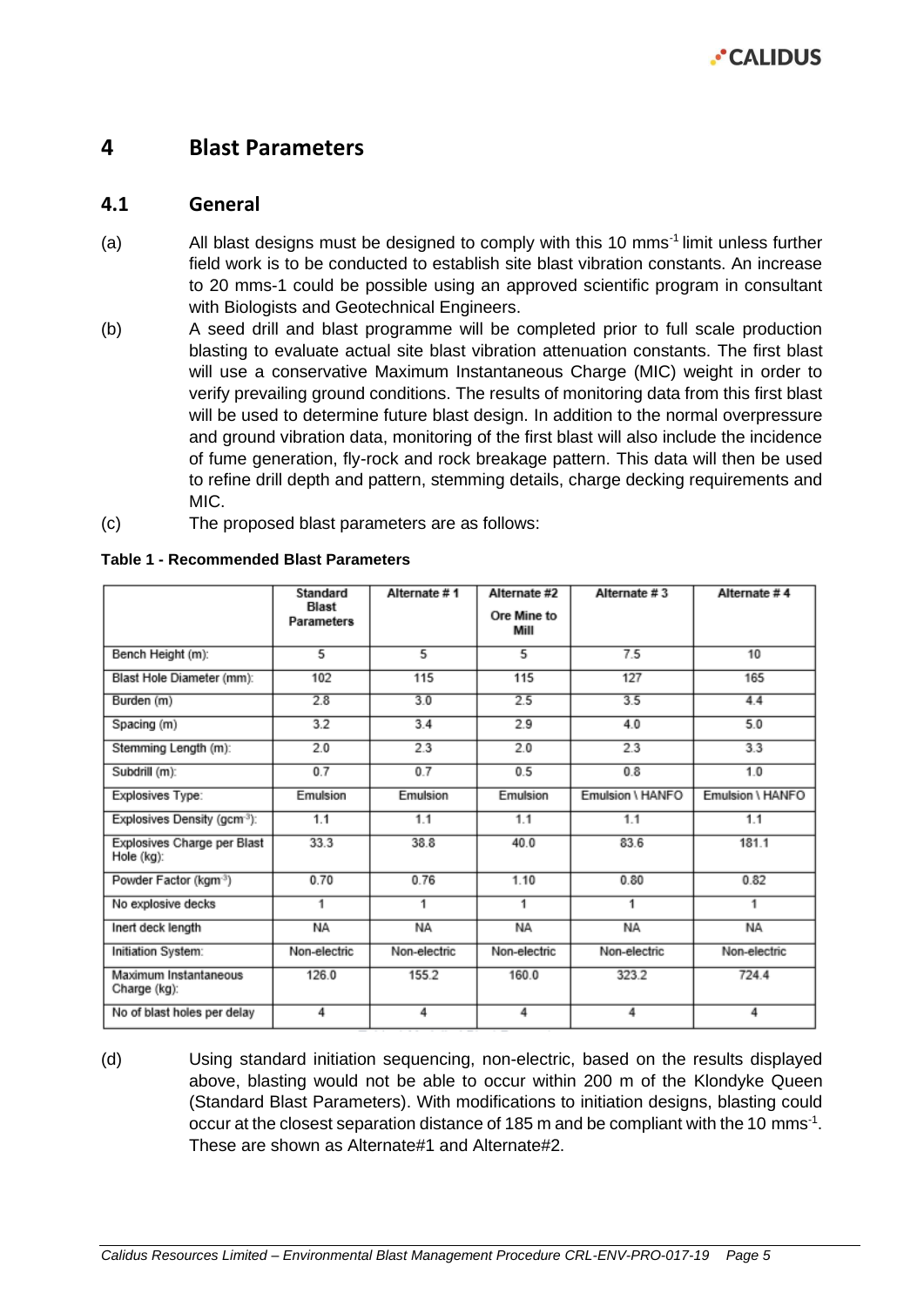

- (e) A 200 m buffer has been allowed for in the open pit mine design, so the Standard Blast Parameters are the applicable standards for blasting from the 200 m buffer to within 350 m of Klondyke Queen.
- (f) Alternate#3 and Alternate#4 able to be used at distances greater than 350 m with modifications to the stemming length (3.0 m and 3.9 m for Alternate#3 and Alternate#4 respectively which will also decrease the charge weight per hole and potentially increase the maximum particle size and concentration of large rock fragments), and then from 500m as per the table above.
- (g) All blasts within 1,000 m should be monitored via a permanent blast monitor location within 10 m of the Klondyke Queen and located between the Klondyke Queen and the proposed Open Pit.
- (h) Only non-electric or electronic initiation systems should be used, and electronic initiation will allow blast vibration to be controlled with greater ease, although both systems can be used to control vibration.
- (i) The no disturbance limit of 10 mms-1 is lower than the spalling blast vibration limit and therefore all blast designs must be designed to comply with this limit unless further field work is to be conducted to establish site blast vibration constants. In addition to establishing a blast vibration equation with site specific constants, a biologist consultant specialising in bats could also be engaged to monitor bat activity for disturbances, if a review of the 10mms<sup>-1</sup> limit was warranted. An increase to 20 mms-1 could be possible using an approved scientific program.

#### <span id="page-8-0"></span>**4.2 Blast Fume and Dust**

- (a) A weather monitoring station is to be used to ensure the blast is fired when the prevailing winds are blowing away from the Klondyke Queen.
- (b) Blasting activities have the potential to result in dust and fume emissions. Dust emissions from blasting are controlled by adequate stemming of the blast.
- (c) Blast fumes are typically associated with using ANFO and wet holes. ANFO will react with water and produce fumes, however this is more prevalent for a blast design that uses straight ANFO.
- (d) As shown in [Table 1,](#page-7-2) the WGP's blast design includes a wet product (Emulsion) which is used to minimise blast fumes. Blast fumes are very rare when using an Emulsion product, unless a reactive ground or wet ground is present, which may produce some fume emissions.

### <span id="page-8-1"></span>**4.3 Blast Monitoring**

- (a) Permanent blast monitoring stations will be established at close proximity to the Klondyke Queen (within 10m). The monitor must record both air overpressure and ground vibration for all blasts within 1000m of the Klondyke Queen.
- (b) The resultant data plus blast parameters should be used to develop site prediction equations.
- (c) Initial site blasting should commence a minimum of 1000m from both the Accommodation Village and the PLNB roosting habitat, until the site prediction equations are established with a high level of confidence.
- (d) Blast monitoring will record the following for each blast:
	- (i). location of blast monitoring site;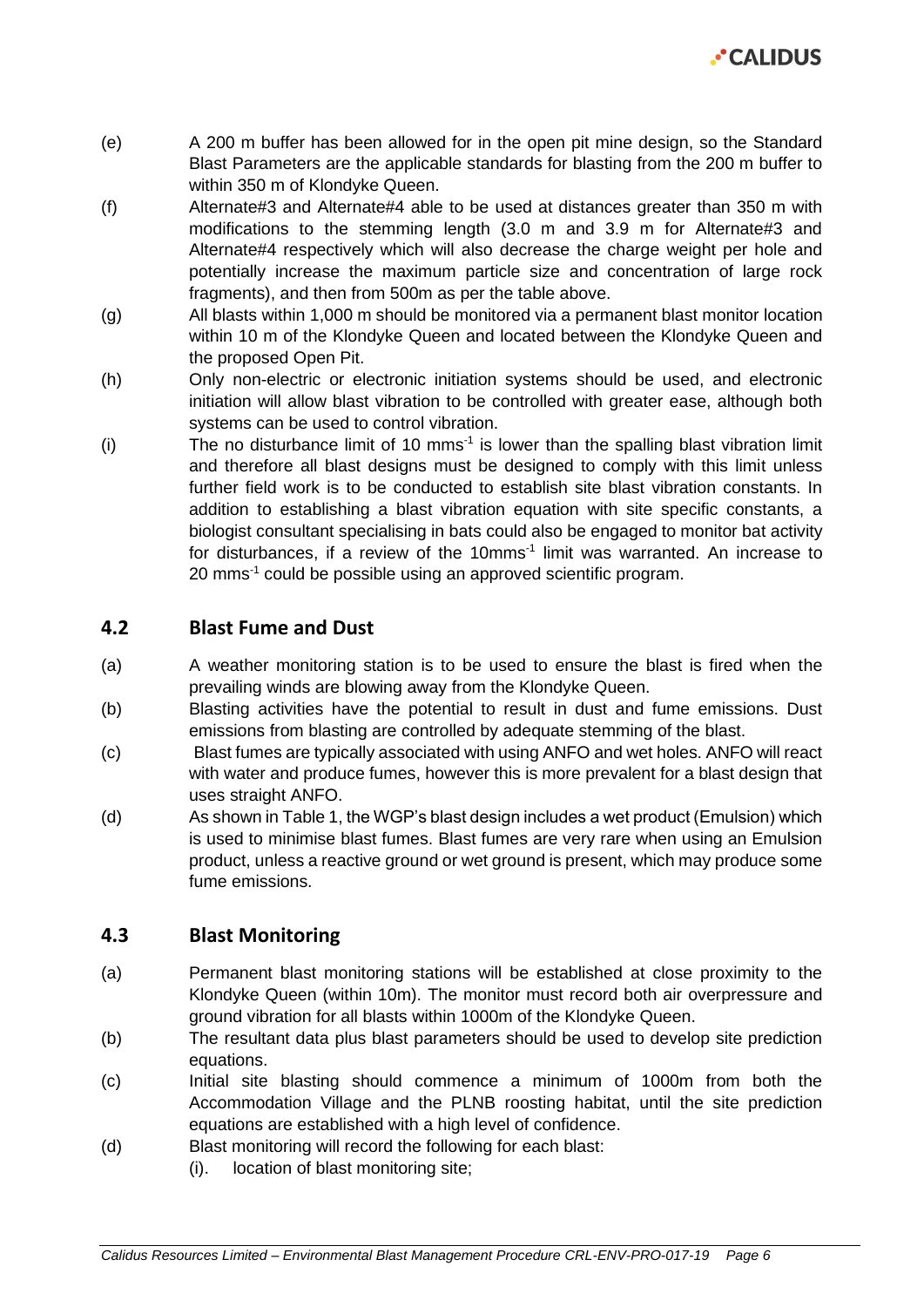

- (ii). time and date of monitoring;
- (iii). blast number and location of blast;
- (iv). peak vector sum (PVS mm/s);
- (v). wave form trace; and
- (vi). air overpressure peak (dB [Linear Peak])
- (e) Detailed climatic and atmospheric conditions including temperature and wind speed and direction at the time of blasting will be monitored at the WGM meteorological station.

#### <span id="page-9-0"></span>**4.4 Meteorological Monitoring**

- (a) Data from the on-site meteorological station will be used to determine whether conditions are suitable for blasting operations at the WGP. The meteorological monitoring station will be maintained for the life of the WGP to:
	- (i). assist in the prediction of noise, dust and blasting impacts; and
	- (ii). to provide data at the time of each blast as part of the blast design iterative process.
- (b) Data from the on-site meteorological station will be used to establish correlations between weather conditions and blast monitoring results to establish appropriate site specific weather conditions for blasting operations at the WGP. Meteorological conditions will be recorded with each blast (Section [4.3\)](#page-8-1).

## <span id="page-9-1"></span>**5 Blast Monitoring Report**

- (a) Blast monitoring results will be reviewed on a monthly basis and an annual Blast Monitoring Report will be prepared by an independent specialist which includes a summary of the annual monitoring results and a review and analysis of the results against the blast impact assessment criteria.
- (b) If blast monitoring results indicate an exceedance of the blast impact assessment criteria at the relevant blast monitoring locations, the incident investigation procedures will be implemented.

#### <span id="page-9-2"></span>**5.1 Annual Review**

(a) An Annual Review of this Blast Management Procedure will be undertaken to refine and improve the Environmental Impact of the proposed Open Pit and underground development on the Klondyke Queen.